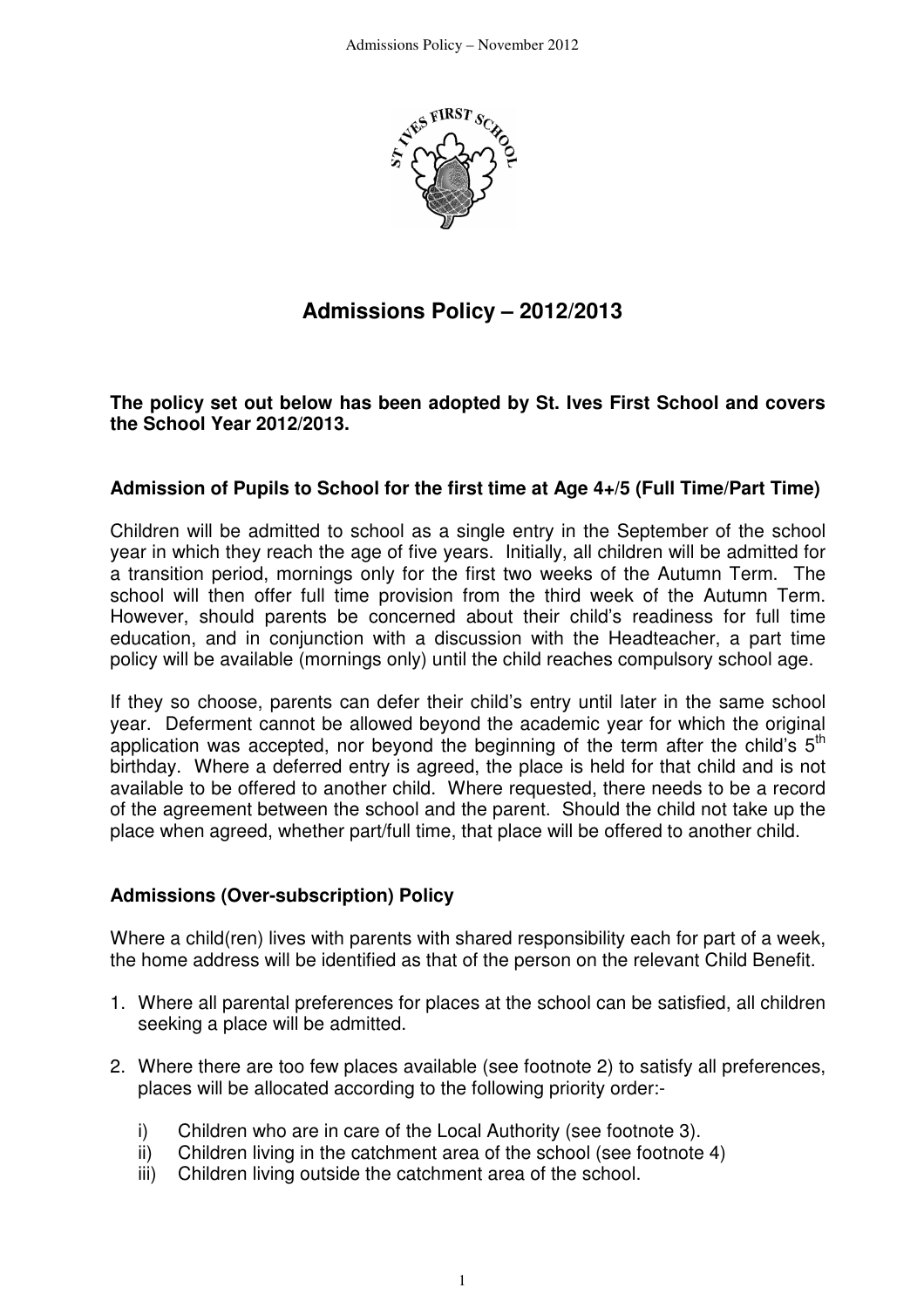- 3. Where there are too few places available to satisfy all preferences in any category above, the following priority order will apply:
	- i) Children have a sibling attending the preferred school at the time of admission (see foot not 5).
	- ii) Children who have exceptional medical reasons for attending the preferred school. Applications would need to be supported by the clinical/medical officer's report which can demonstrate the reasons why the child must attend a preferred school rather than any other.
	- iii) All other children.
- 4. If too few places are available to satisfy preferences expressed within any of the priority order categories above, places will be allocated on the basis of the child's closeness to the preferred school (defined by straight line measurement using a geographical information based system which identifies an Easting and Northing for the home address and the school building and calculates the distance between the two locations – see footnote 7).
- 5. In the event that the LA is unable to distinguish between applications, despite applying the priority categories above lots will be drawn by an independent of the LA person to determine the final place(s).

### **Footnotes:**

- 1. The admission of children with Statements of Special Educational Needs is covered by Sections 324 to 328 of, and Schedule 27 to, the Education Act 1996. Guidance on the Admission of Statemented pupils is given in the Special Education Needs Code of Practice.
- 2. The places available at St. Ives First School (30) are defined as the published Admission Number for the school for that year of entry (2012).
- 3. This criterion specifically relates to the children with either a care order (full or interim) or who are accommodated under Section 22 of the Children Act 1989.
- 4. The school's catchment area is a geographical area defined by the LA following consultation with the governors of St. Ives First School and the other Cluster schools.
- 5. The term sibling means full brother or sister, stepbrother or sister, adoptive brother or sister and non-blood related children who live with the married or cohabiting parents in the same household.
- 6. Where parents/guardians have children of multiple births (twins, triplets, etc.) and the LA is unable to allocate all the children, and the LA is unable to allocate all the children a place at the preferred school, the parents/guardians will be invited to decide which of the children should be allocated the available place(s).